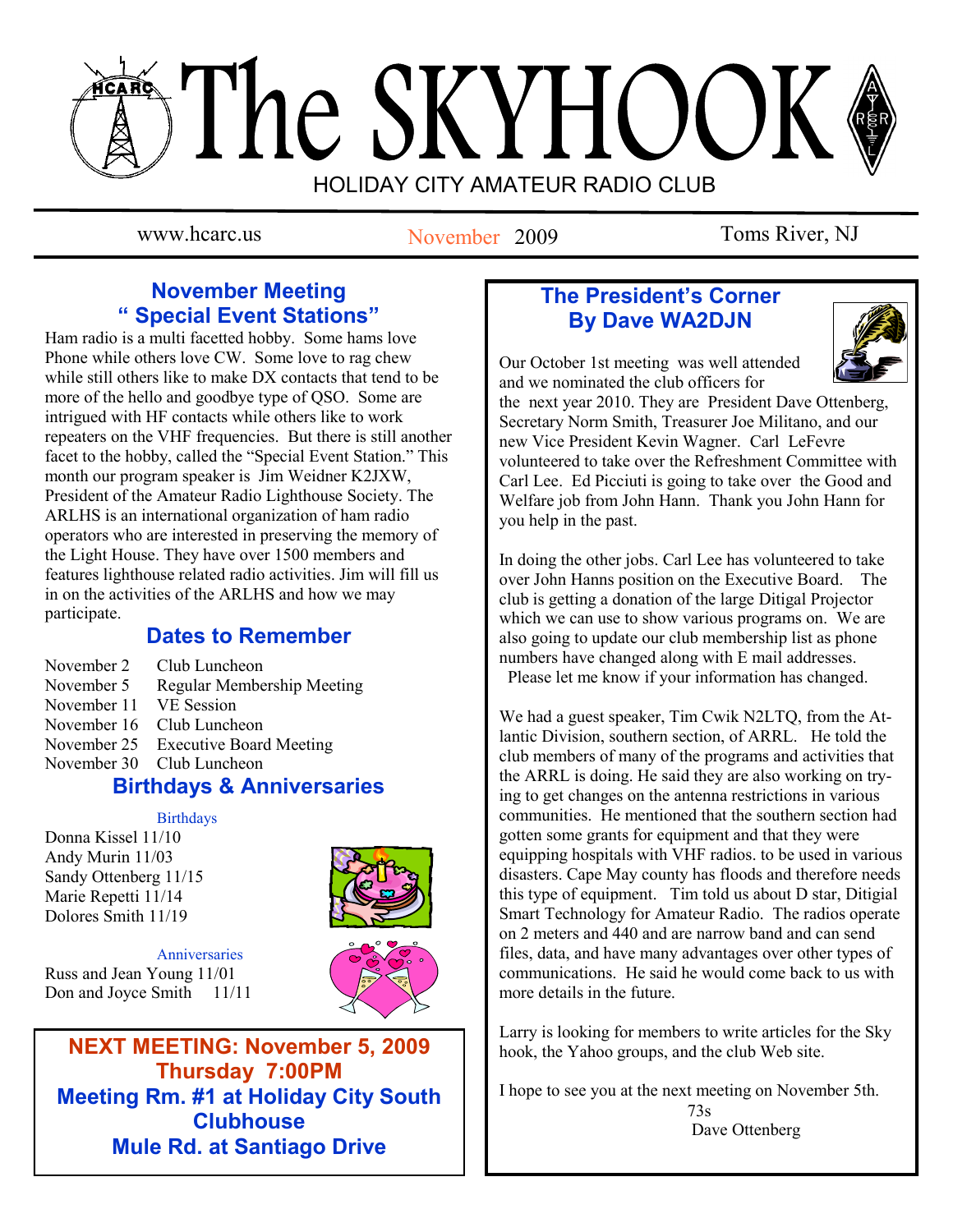## **Can you guess who this club member is?**



This handsome fellow served in the US military in the 1950s. He was a New Jersey resident and later in life became a ham radio operator. He now lives in southern New Jersey and is a fellow member of the Holiday City Amateur Radio Club. He is active on the radio on phone and repeaters. He is also a member of ARES. He likes to tinker with his equipment and to build equipment as well. He loves Field Day and has participated each year with the Holiday City ARC.

## **Dues are Due**

Each year we ask our members to remember that our club is funded basically by contributions but mainly by dues. We do not run a Hamfest nor do we continually ask for extra monies.

Our dues, \$20.00, are reasonable and our club provides many interesting and educational programs each month. Digital Asset Management, High Speed Data transmissions, Financial Issues for the Senior, June and July are devoted to Field Day, videos on DXpeditions, PSK31, D Star and our Southern SNJ section manager talks. Please support your club and get your Dues to Treasurer Joe Militano KC2QLA early this year.

## **HCARC Official Badge Ordering**

The club"s official badge maker is the Capital Engraving Co. in Longview, WA. To order a badge, simply call Capital at 1- 800-628-4985 after 1PM M-F. All that is required is to give your call and first name and your mail address. Use your credit card to pay. Cost is \$12.50 plus \$2 S&H. Al Ross WA7UQE will take care of you and create an official logo and club name on your personal badge.

#### *Our VE Crew*

Murray KD2IN, Bill AC2F, John K2JWH, Ed W1EAP, Larry K2QDY, Jamie W2QO, John KQ4WR, Jack KC2FS, Stan KB2PD Steve N2WLH, Kevin W2FA Ed WA2NDA.

#### **CLUB COMMITTEES**

*Refreshments:* Ray KC2GKN John K2WJH, Carl W2PTZ *www.hcarc.us Webmaster*: Steve N2WLH, Kevin W2FA *Publicity:* Ed W1EAP *Programs*: Murray KD2IN *Sunshine*: John W2JWH *Event Food Committee*: Open *Field Day*: Larry K2QDY *VE Sessions*: Bill AC2F, Larry K2QDY plus the 'crew' *Skyhook*: Larry K2QDY *Funds Raising*: Open *Membership*: Bill AC2F

#### HOLIDAY CITY AMATEUR RADIO CLUB Toms River, New Jersey

W2HC Trustee Don Smith

Web Site www.hcarc.us<br>Dave Ottenberg President Dave Ottenberg WA2DJN 732 505-5953 Vice President Ed Picciuti W1EAP 732 736-0955 Secretary Norm Smith W2PXE 732 920-5423 Treasurer Joe Militano KC2QLA 732 657-7092 Executive Board Don Smith W2III 732 505-4821 Executive Board Larry Puccio K2QDY 732 349-2950 Executive Board Bill Haldane AC2F 732 240-7064 Executive Board John Hann K2JWH 609 660-0985<br>W2HC Trustee Don Smith W2III 732 505-4821

Membership is open to all interested persons. Ham license is not required. Dues are \$20.00 per year, payable Jan. 1st . Members joining during the year will have the dues prorated. Family membership \$10.00

------------------------------------------- Meetings are held on the first Thursday of every month, at 7:00 pm. Location: Meeting Room #1 in the Holiday City South Clubhouse. Directions: Go to Mule Rd. and to the corner of Santiago Drive. Turn into Santiago Dr., then into the parking lot in front of the pool. Enter bldg. on right.

------------------------------------------ The SKYHOOK is published monthly. Editor and Publisher: Larry Puccio K2QDY phone: 732 349-2950 E-mail lpuccio1@comcast.net<br>Send all newsletter items to: Larry Puccio 22 Sabinas Street Larry Puccio 22 Sabinas Street Toms River, NJ 08757-6445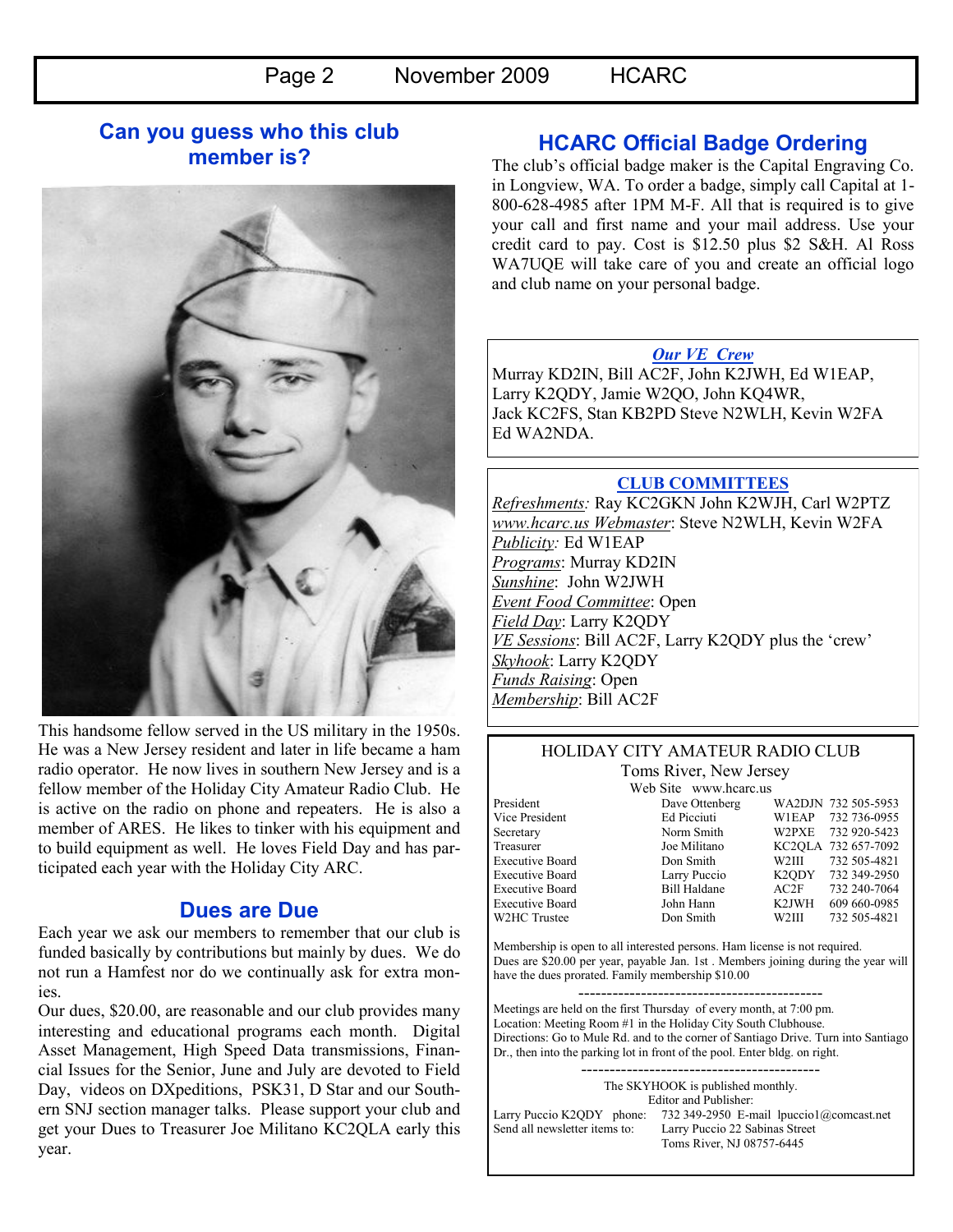## **Carl Lefevre Takes His General Class Amateur Radio Examination: 1963!**

# By Carl Lefevre, WA2IQE

Many major events in the world took place in 1963. This was the year the Reverend Martin Luther King made his famous "I have a dream" speech in Washington, D.C. Also, the first "hotline" communications system was established between Russia and the US. President Kennedy made his famous speech in Berlin: "Ich bin ein Berliner." And this was also the year President Kennedy was assassinated. Yet there was one major event that has not been reported until now in the press – the trip made by Carl Lefevre to the Federal Communications Commission office in downtown Chicago to take his General Class Amateur Radio examination!

In 1963 I was 16 years old, a high school junior at the Charles P. Steinmetz High School in northwestern Chicago. I became licensed at the Novice Class level through a mailin examination which was administered by a local ham radio operator whom I knew at the time. Once licensed at the Novice level, I had one year to upgrade to General Class. The Novice class license could not be renewed at that time, unlike today.

I made an appointment to go downtown and meet with the FCC examiner. I remember feeling very intimidated by the entire experience. The FCC office was in a huge, formal office building. The examiner was wearing a suit and a tie. He was formal as I vaguely remember. He took me in a large conference room. He brought out a telegraph key and a headset, and sent Morse code to me. I was given a sheet of paper and a pencil. I copied the coded message he had sent me. He graded it on the spot and said I had passed. He then went and got the theory section of the exam, which was in the form of a printed test booklet. He left me alone in the room to complete the booklet. I did so in what seemed like an hour. Maybe it was less. The examiner graded the exam right there and told me I had passed. I was elated.

In another article I"ll talk about what my ham radio station consisted of back then, 46 years ago.

## **The Lunch Report By Carl Lefevre, WA2IQE**

The bi-weekly Holiday City Amateur Radio Club luncheon took place today. One of the things I like about the luncheon get-togethers is that we talk about a wide range of topics. One week we might talk about health concerns and issues in general. Another week we might talk about the new smaller laptop computers, known as netbooks. Computer software is another topic I like. Ham radio topics may be discussed, but not always. It's this opportunity for a group of club members to sit down and talk over a meal that"s so great.

Today the topics varied, and as always a great amount of good conversation and friendship was exchanged. We talked about the ARRL presentation at the last Club meeting a lot. Some of the newer technologies were discussed. I mentioned that there were so many new areas of ham radio that it was hard to keep current. Murray (KD2IN) mentioned that we don"t have to be experts on every aspect of ham radio. After all, it is a hobby, and whatever aspect of the hobby we like is what we should do. Murray shared some of his experience repairing and servicing a wide variety of electronic equipment, from systems to run church bells to equipment used in hospitals near the operating rooms to sterilize surgical instruments. Carl (W2PTZ) explained some of the newer technologies that were discussed at the Club meeting in a little more detail. These included two technologies associated with K1JT, a retired Princeton professor and computer genius (His callsign is K1JT – his name escapes me right now). He has developed at least two of the newer modalities: "JT35," which involves using low power and moon bounce of the emitted signal. The other modality mentioned was a form of PSK31 known as "WHISPER." Carl also mentioned how wide the hobby of ham radio is, and that we should explore areas we"re most interested in. No one can really keep up in great detail with all the technological changes we"re seeing, but we can at least be aware of them in general. Norm (W2PXE) mentioned getting licensed just a few days before Pearl Harbor was attacked. Bill (AC2F) talked about taking technical measurements as part of his work for the government.

This lead me to comment that I am doing what I like to do in ham radio more and more – just getting on the air, preferably on 40 or 20 meter CW. I started out in ham radio as a Novice Class license holder on 40 meter CW in 1963. I was 16 years old and to this day I still remember fondly my first radio contacts way back then.

As you can see, the topics vary greatly. All are welcome. The luncheons are held on a bi-weekly basis, and all are welcome. Please join us!